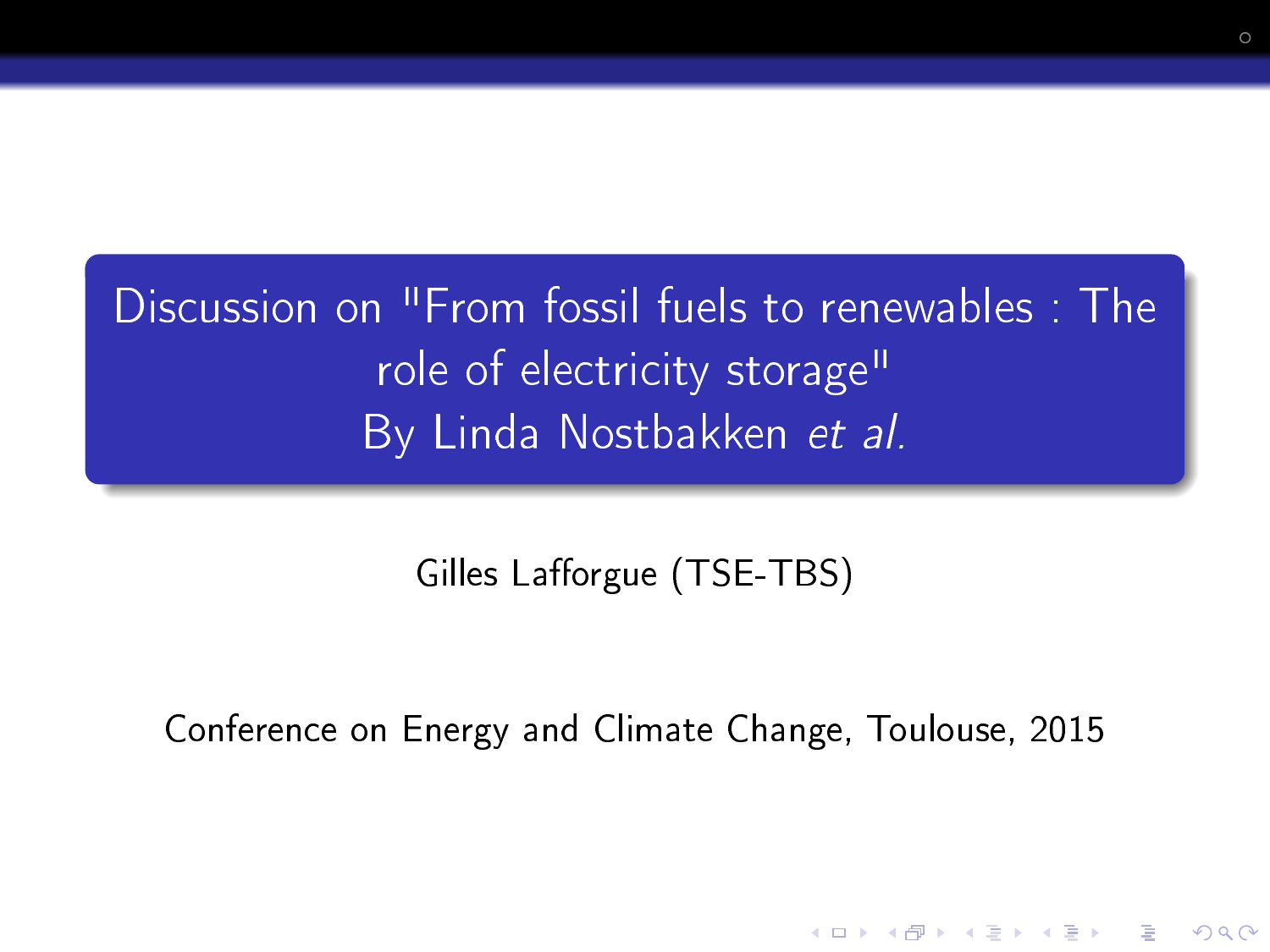**1** Theoretical static model but time series in the empirical part :

K ロ ▶ K @ ▶ K 할 > K 할 > 1 할 > 1 9 Q Q \*

• Problem of time consistency?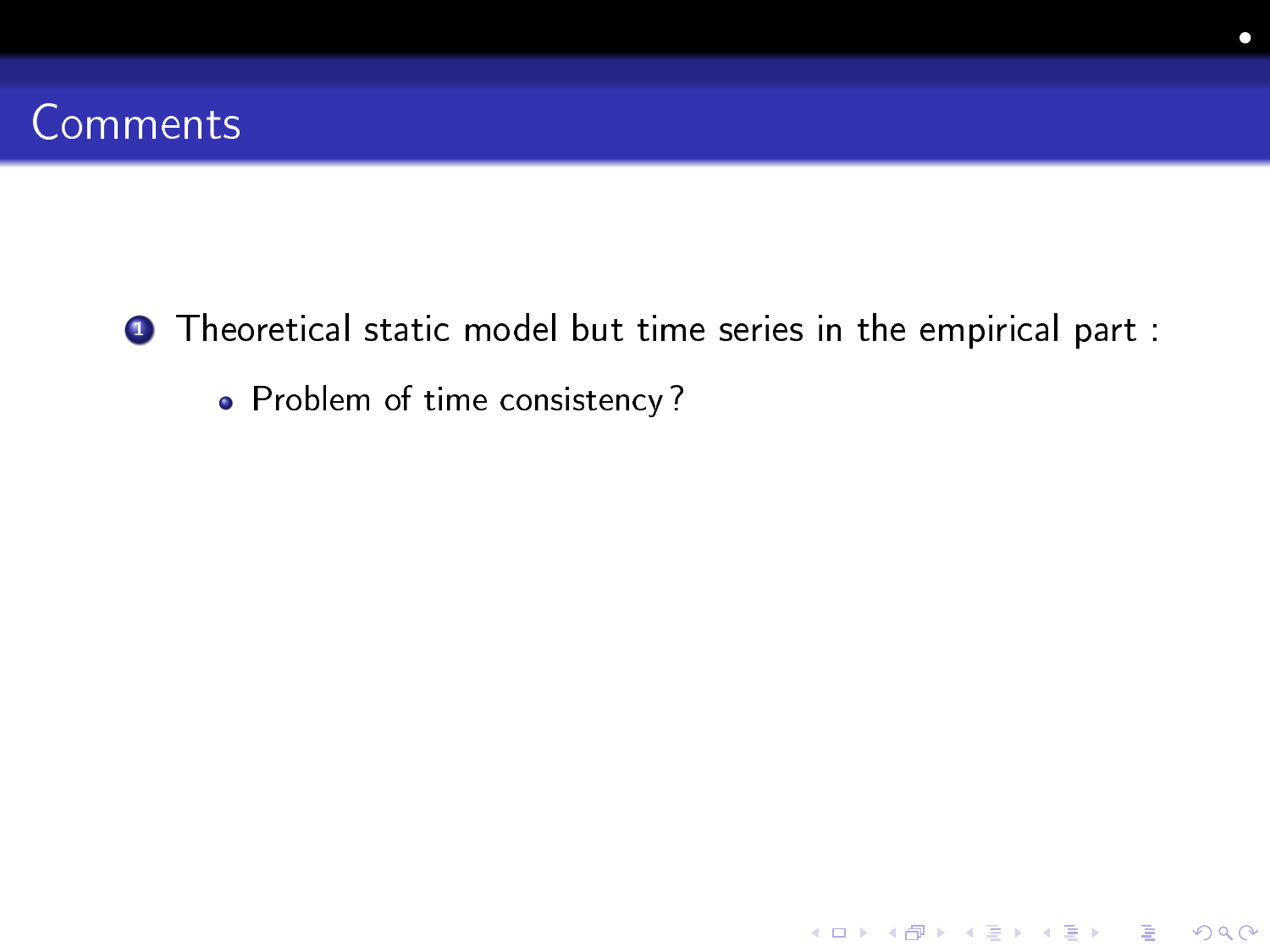**1** Theoretical static model but time series in the empirical part :

K ロ ▶ K 레 ▶ K 레 ▶ K 레 ≯ K 게 회 게 이 및 사 이 의 O

- Problem of time consistency?
- Question of R&D spillovers.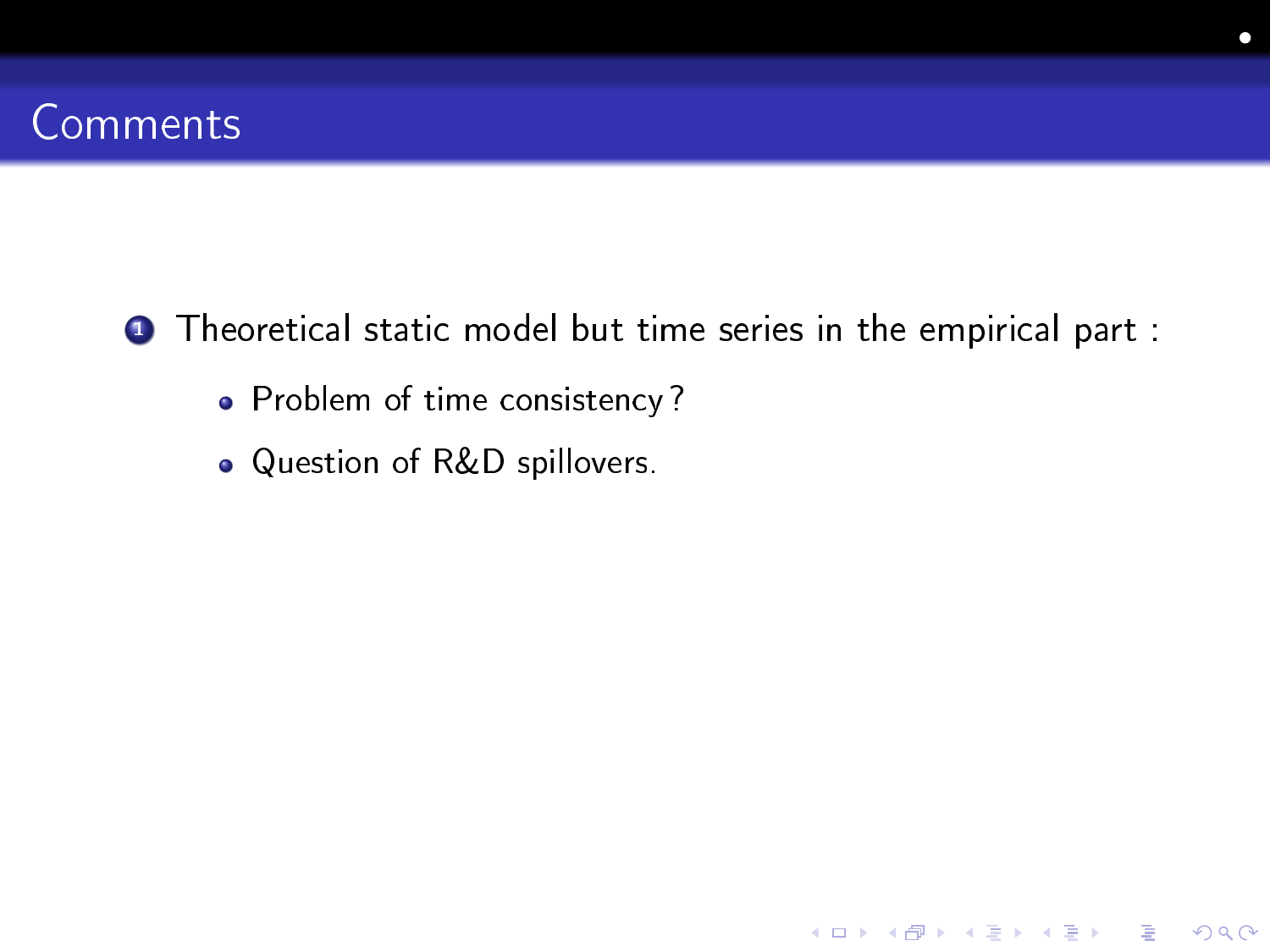**1** Theoretical static model but time series in the empirical part :

K ロ ▶ K 레 ▶ K 레 ▶ K 레 ≯ K 게 회 게 이 및 사 이 의 O

- Problem of time consistency?
- Question of R&D spillovers.
- 2 No storage process : Question of capacity constraint?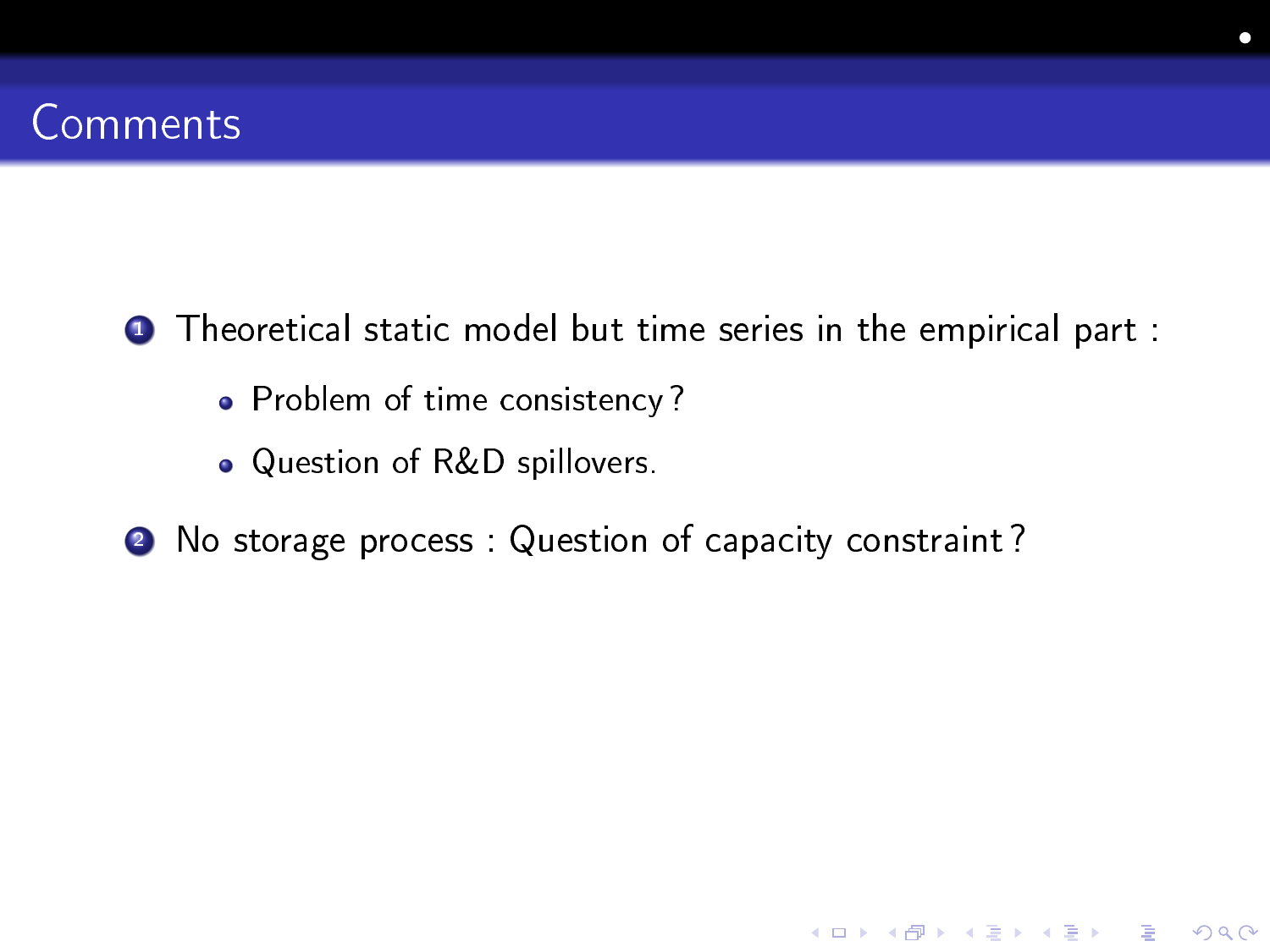**1** Theoretical static model but time series in the empirical part :

**KORK STRAIN ABY COMPARI** 

- Problem of time consistency?
- Question of R&D spillovers.
- 2 No storage process : Question of capacity constraint?
- <sup>3</sup> Constant return to scale in primary energy industry.